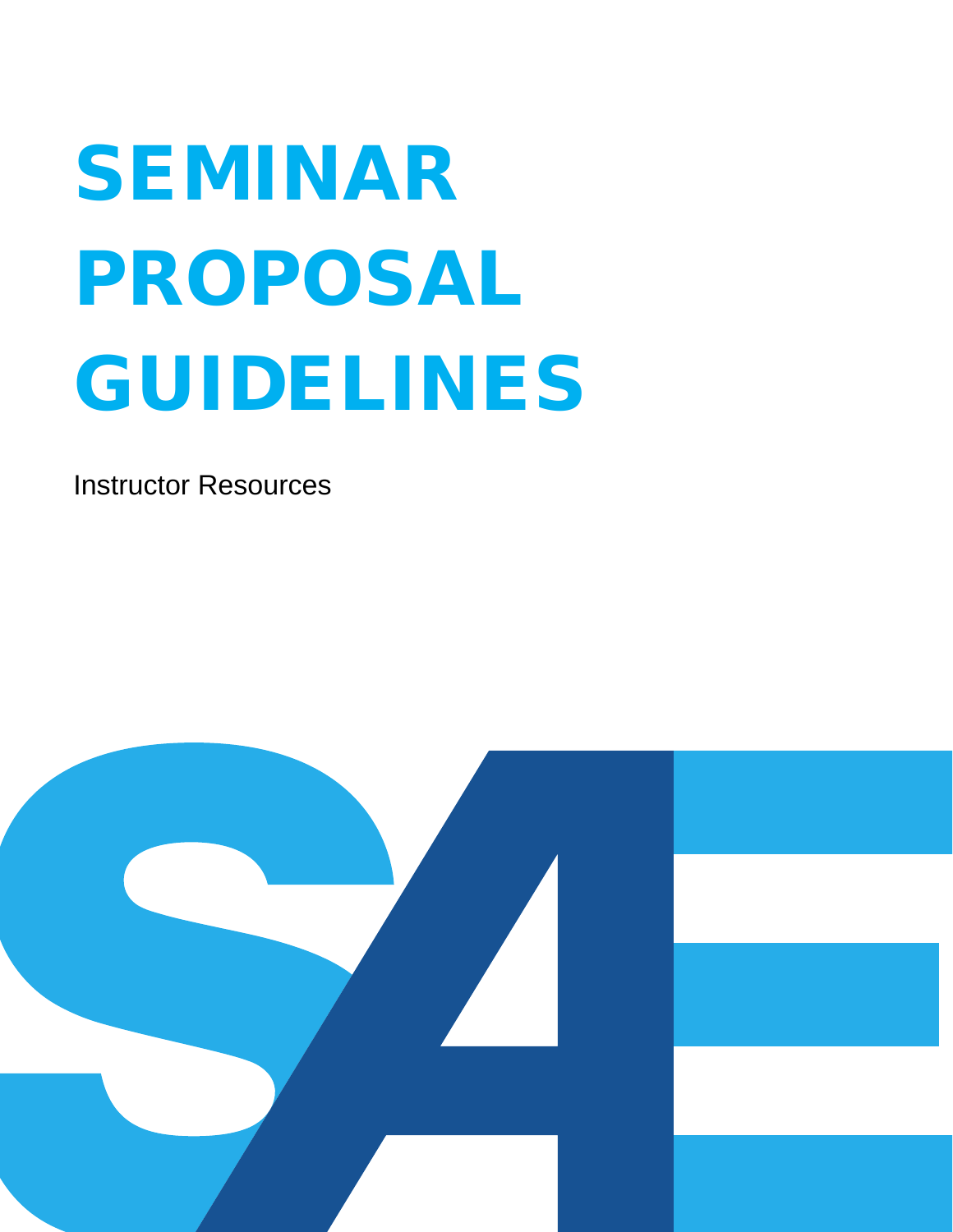## **Table of Contents**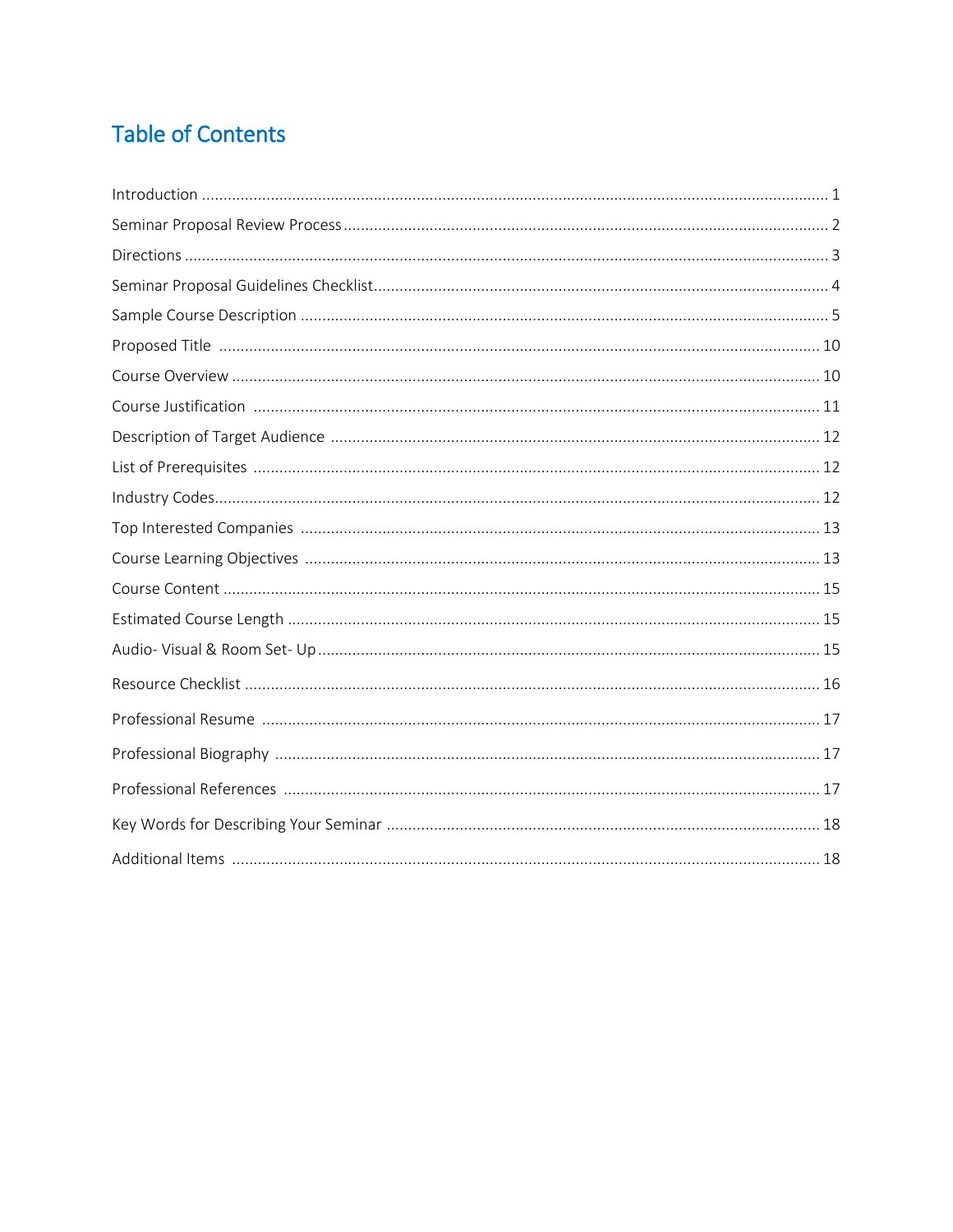## **Introduction**

Welcome to SAE Professional Development Seminar Proposal Guidelines.

These Guidelines are designed to assist you in preparing a proposal to teach a seminar/course\* for SAE.

All proposals are reviewed by SAE staff and a technical review committee to determine if the subject matter and content reflect current organizational goals and meet customers' needs.

The materials submitted will help us to:

- **Ascertain course content**
- Research the marketplace for interest in your course
- **Review instructor credentials**
- Generate a course description for promotion if the proposal is accepted

These materials will provide you with the information required for submitting your proposal and creating, designing and developing a seminar.

Questions and/or completed proposals should be directed to the Educational Program Developer you are working with or: [Teach@sae.org](mailto:Teach@sae.org)

\*Please note that seminar and course are used interchangeably throughout these Guidelines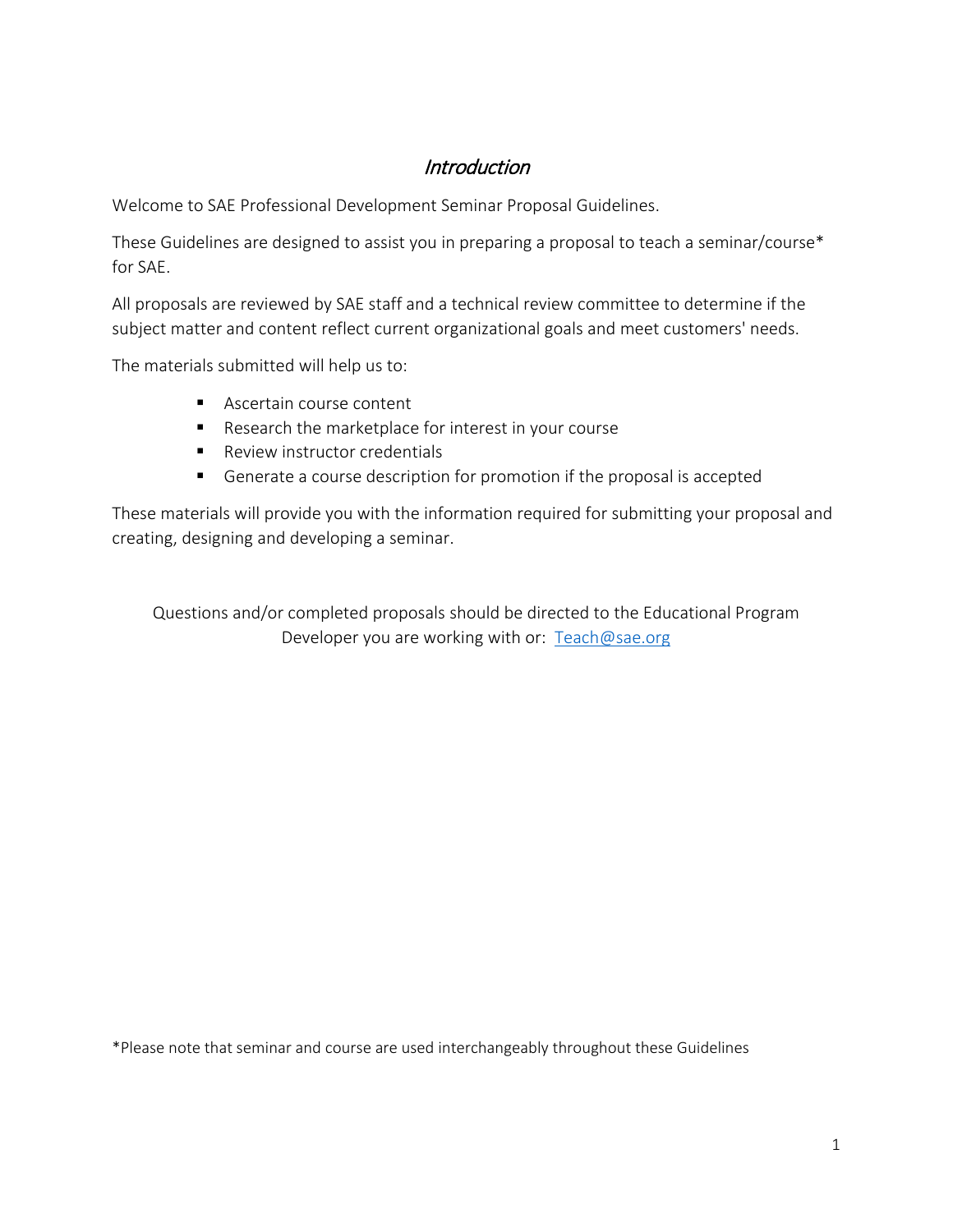## SAE Professional Development

Seminar Proposal Review Process

Proposal submission activates the review process and is the first in a number of steps designed to determine the need for a given topic and ensure quality and consistency of SAE seminars.



\* SAE Staff responsible for new seminar development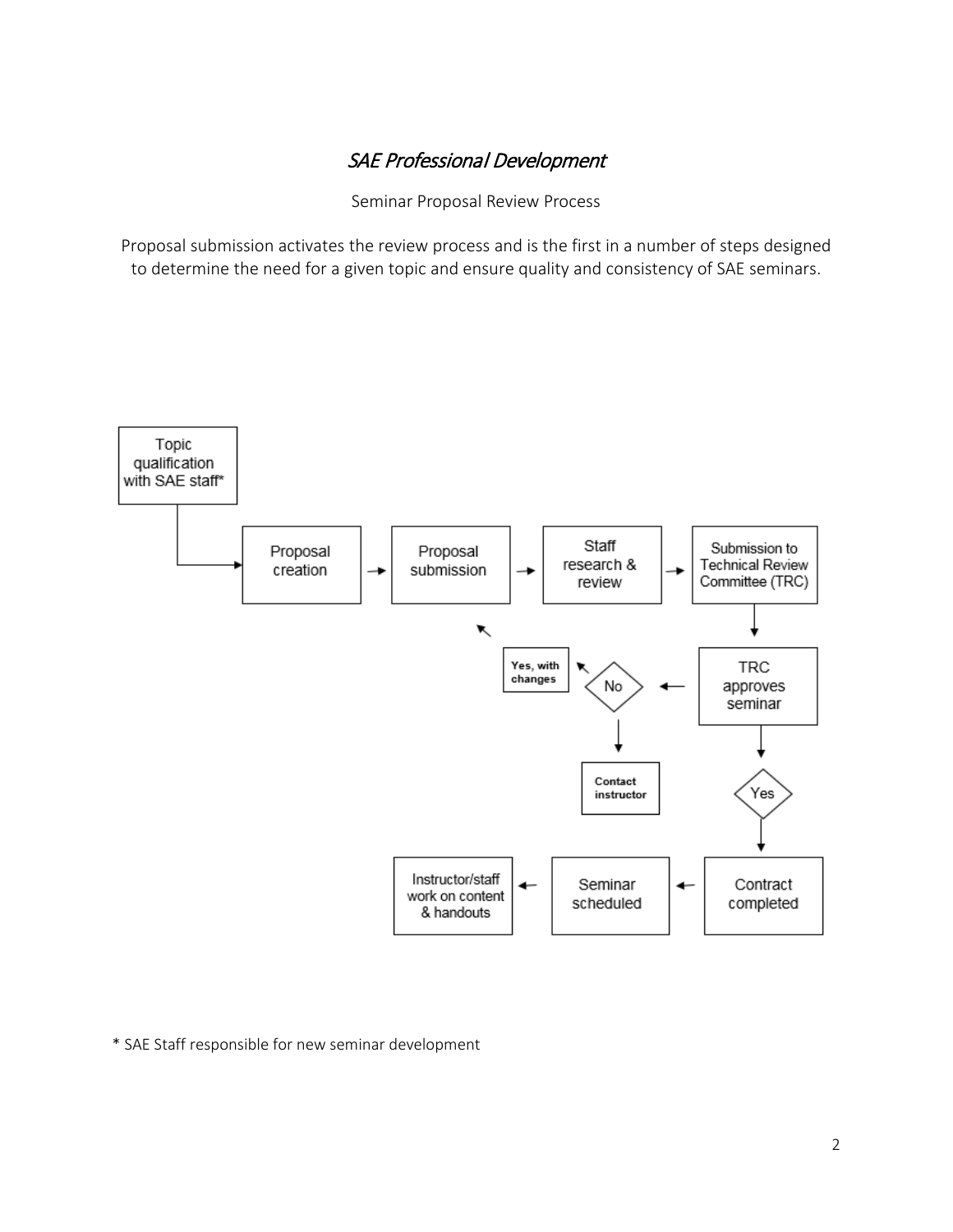## Directions:

To begin, please download a copy of the "Submitting Your Seminar Proposal" document located by clicking on the Find out located at the bottom of the Guidelines for Classroom Seminar [Instructors](https://www.sae.org/learn/professional-development/become-an-sae-instructor?tab=2) webpage.

Please carefully review and complete each section of the "Submitting Your Seminar Proposal" document. Refer to the Seminar Proposal Guidelines for directions and examples on completing all sections of the proposal.

You may view the Guidelines by printing a copy or viewing the .pdf on your computer.

If a seminar is approved for open enrollment, a course description is generated from the information provided in the "Submitting Your Seminar Proposal" document. Please keep this in mind as you write the Proposal.

To illustrate how to develop a course description, we have provided a completed sample course description – entitled *Introduction to Brake Control Systems: ABS, TCS, and ESC* at the start and in various sections throughout the Guidelines.

Every section used to generate a final course description for promotional purposes is noted in the callout "bubbles" in the Sample Proposal by section number.



Additionally, we have provided instructions for completing the Proposal. Please view each section along with the samples and instructions provided.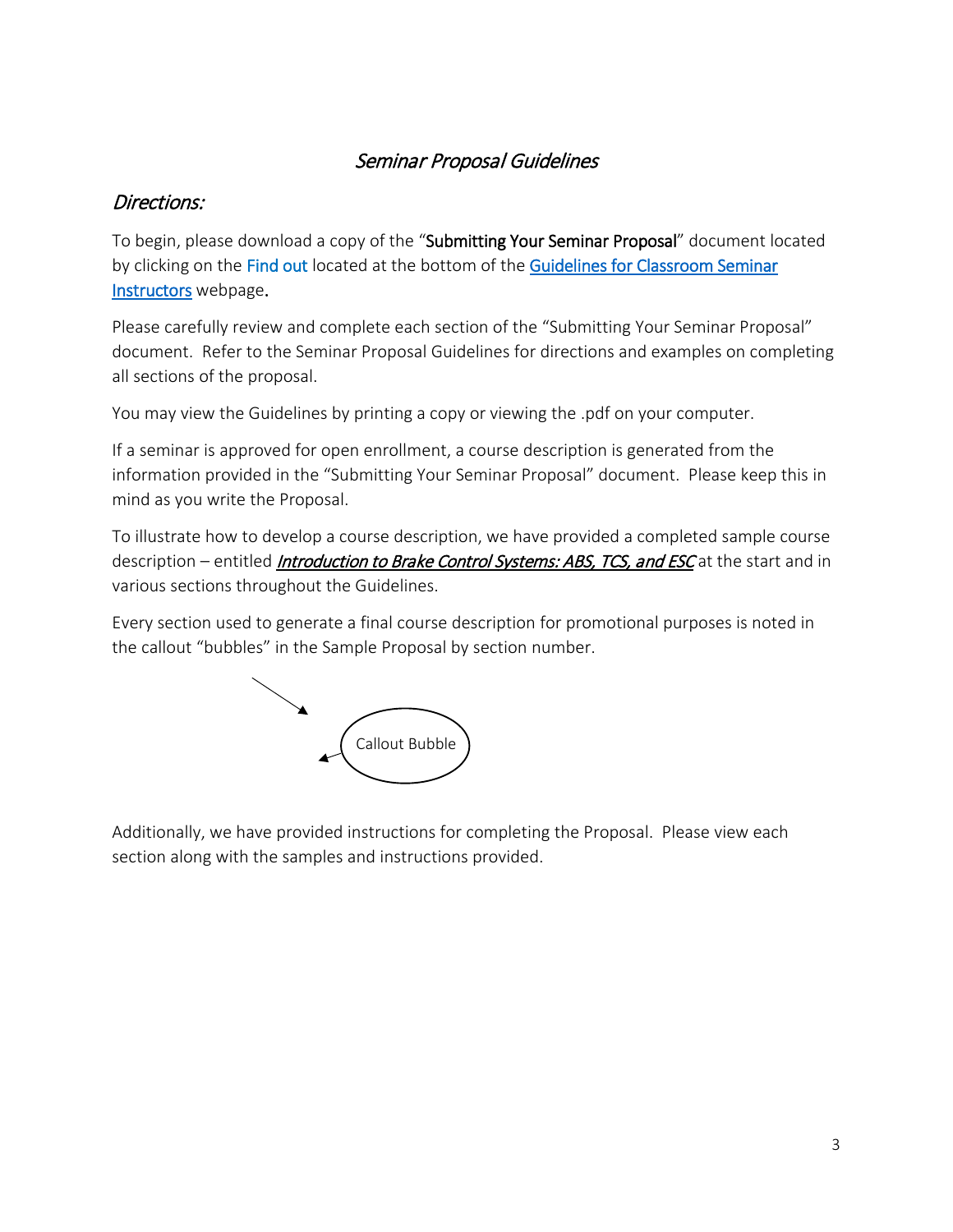## Seminar Proposal Guidelines Checklist

The following items are required to present your seminar proposal to the Technical Review Committee for consideration. Please prepare and submit your proposal in a Word document.

Please check the box when complete. Instructions for each section are provided by page number in parentheses (Example: Page 11). The **Bold** and *Italics* items indicates inclusion in the Course Description. Please see Sample Course Description on Pages 5-9.

| 1. Proposed Title(s) (Page 10)                                           | 10. Estimated Course Length (Page 15)                                           |
|--------------------------------------------------------------------------|---------------------------------------------------------------------------------|
| 2. Course Overview (Page 10)                                             | 11. Audio-Visual Requirements & Room<br>Set-Up; Resource Checklist (Page 16-17) |
| 3. Course Justification (Page 11)                                        | 12. Your Professional Resume (Page 17)                                          |
| 4. Description of the Target Audience and<br>Who Should Attend (Page 12) | 13. Your Professional Biography (Page 17)                                       |
| 5. A list of Prerequisites (Page 12)                                     | 14. Three Professional References (Page<br>17)                                  |
| 6. Mobility Industries Codes (Page 12)                                   | 15. Key Words for Describing Your<br>Seminar Topic (Page 18)                    |
| 7. Top Companies or Suppliers Interested<br>in the Seminar (Page 13)     | 16. Similar Courses Offered to This Industry<br>(Page 18)                       |
| 8. Course Learning Objectives (Pages 13-<br>14)                          | 17. Personal Contacts, Mail Lists, User<br>Groups (Page 18)                     |
| 9. Course Content (Page 15)                                              |                                                                                 |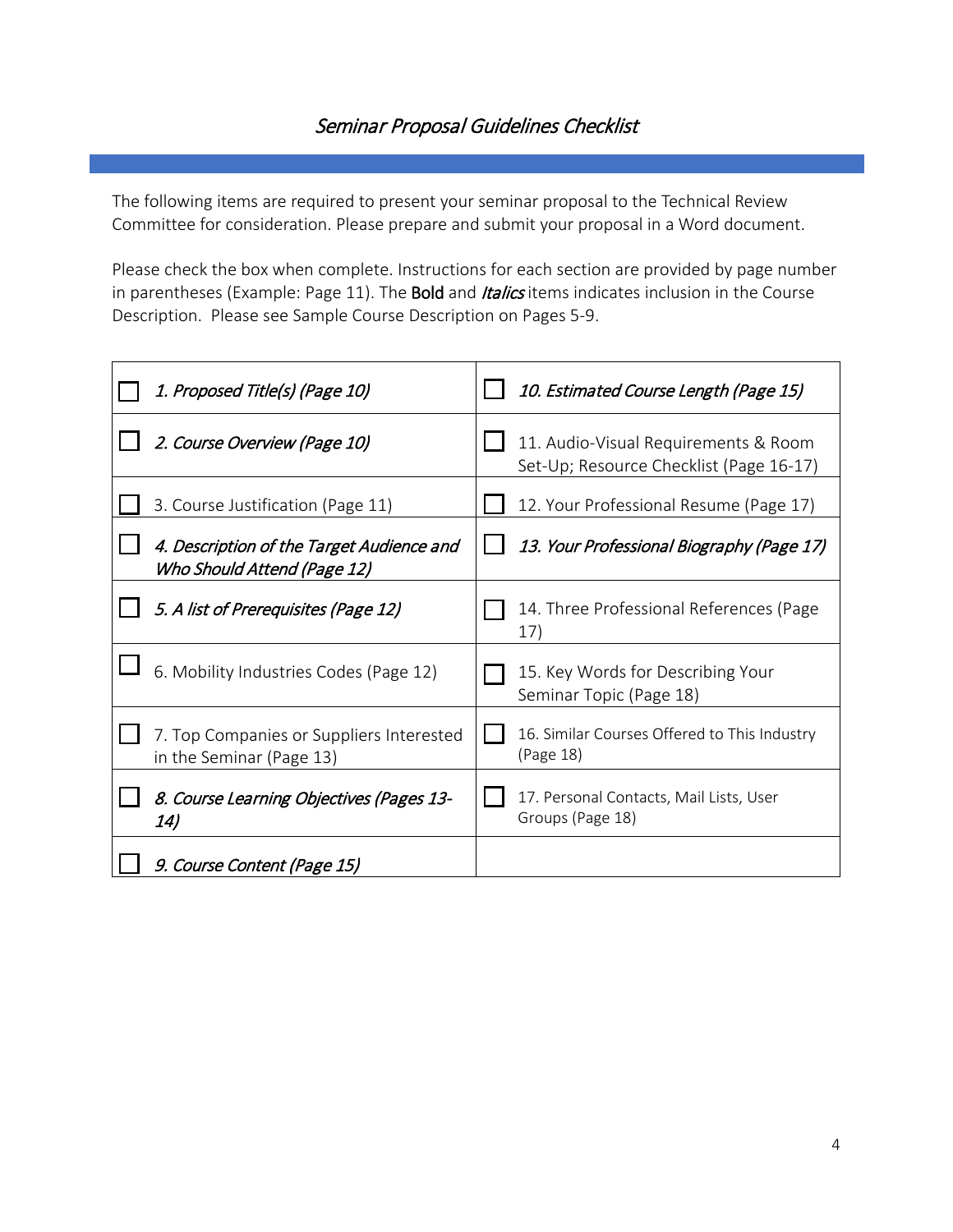## Sample Course Description

The course description appears on the SAE website and is used in the promotional brochure. It is one of the primary means by which an attendee decides to attend a seminar.



Once reserved for high-end luxury vehicles, electronic brake control systems are quickly becoming standard equipment on even the most inexpensive cars and trucks. Today, nearly every new vehicle benefits from the optimized braking, enhanced acceleration, or improved stability that these systems provide. This comprehensive seminar introduces participants to the system-level design considerations, vehicle interface requirements, and inevitable performance compromises that must be addressed when implementing these technologies.

The seminar begins by defining the tire-road interface and analyzing fundamental vehicle dynamics. Following an in-depth study of system electronics, hydraulic hardware, and sensor requirements, the participants learn about the control strategies employed by anti-lock brakes (ABS), dynamic rear proportioning (DRP), traction control (TCS), and electronic stability control (ESC) with strong emphasis placed on vehicle dynamic response. The seminar concludes with a study of unique applications, industry trends, and a look forward to advanced brake control system integration. Over 500 pages of detailed course notes and illustrations are provided for on-the-job reference.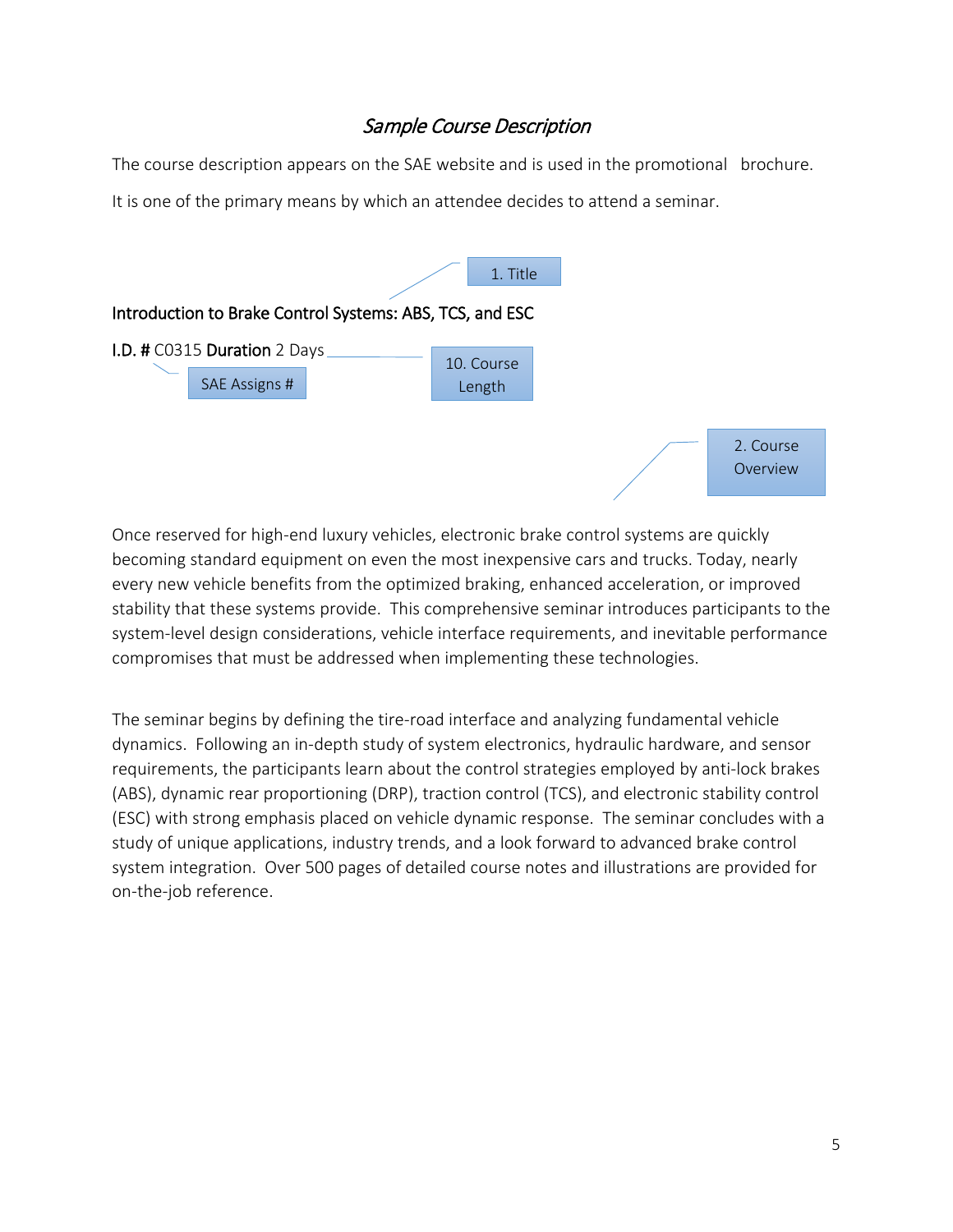8. Learning **Objectives** 

#### Benefits of Attending

By attending this seminar, you will be able to:

- Analyze brake system design parameters and their vehicle performance effects
- Evaluate the compromises between stability, steerability, and stopping distance
- **Discern the discrete mechanical components required for ABS**
- **Specify fundamental ABS performance attributes**
- Estimate dynamic brake balance and explain the benefits of DRP
- Reconcile TCS performance expectations vs. method of implementation
- Interpret ESC metrics and ultimate dynamic limitations
- Discuss opportunities for advanced brake control system integration

4. Who Should Attend

5. Prerequisites

#### Who Should Attend

This course has been developed for engineers involved in all fields related to the design or development of vehicle dynamics, vehicle braking systems, powertrain systems, chassis systems, or suspension systems. In addition, this course can be valuable to those with component design responsibilities in brake, chassis, suspension, or tire disciplines.

Individuals new to the field of brake control systems will benefit most from the material; this introductory course is not intended for individuals with significant experience with brake control systems. In addition, please note that because of proprietary considerations this class does not provide details of algorithm design, algorithm performance, or algorithm application. Instead, the course places strong emphasis on vehicle dynamic responses.

#### **Prerequisites**

An undergraduate engineering degree or a strong technical background is highly recommended. A basic knowledge of college algebra, college physics, and a familiarity with vehicle brake and suspension systems is required.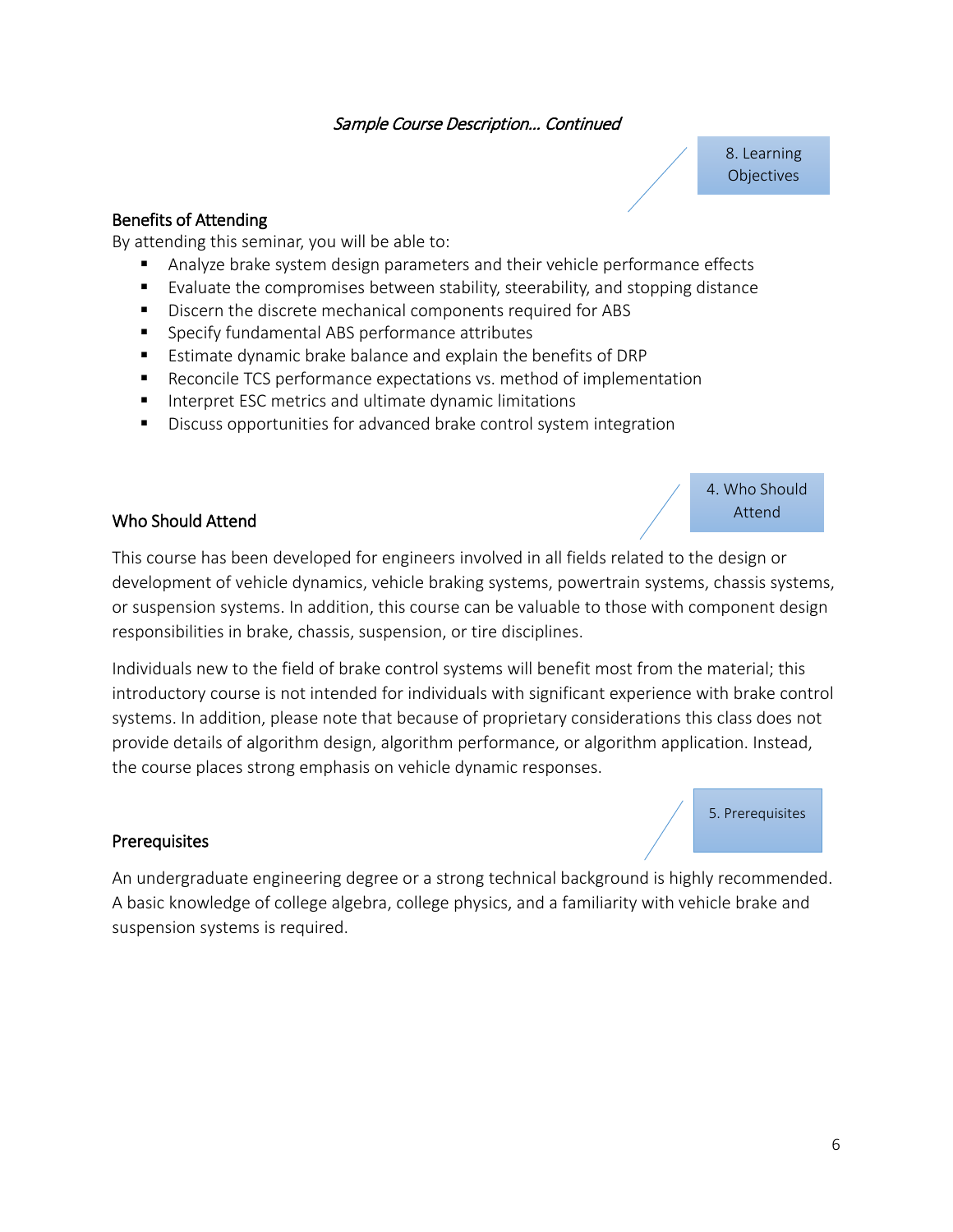#### Seminar Content

DAY ONE

- Tire Road Interface Characteristics
	- Defining slip
	- Longitudinal mu-slip relationship
	- Longitudinal vs. lateral slip capacity
	- The friction circle
- Hydraulic Brake System Overview
	- What do braking systems do?
	- How does each component contribute?
	- What are the underlying fundamental relationships?
	- How does this apply to brake control systems?
- Stability, Steerability, Stopping Distance
	- Define stability, steerability, stopping distance
	- Illustrate with mu-slip curves
	- Illustrate with friction circle
- Mechanization of ABS
	- ECU functions and components
	- HCU functions and components
	- ABS hold, release, and apply functions
	- Diagnostics and warning lamp considerations
- ABS Sensor Overview
	- The role of sensors
	- Wheel speed sensor technologies
	- Brake apply state sensors
	- Longitudinal accelerometers
- ABS Performance
	- ABS objectives and strategies
	- Basics of ABS wheel control
	- ABS performance on homogeneous surfaces
	- ABS performance under other conditions

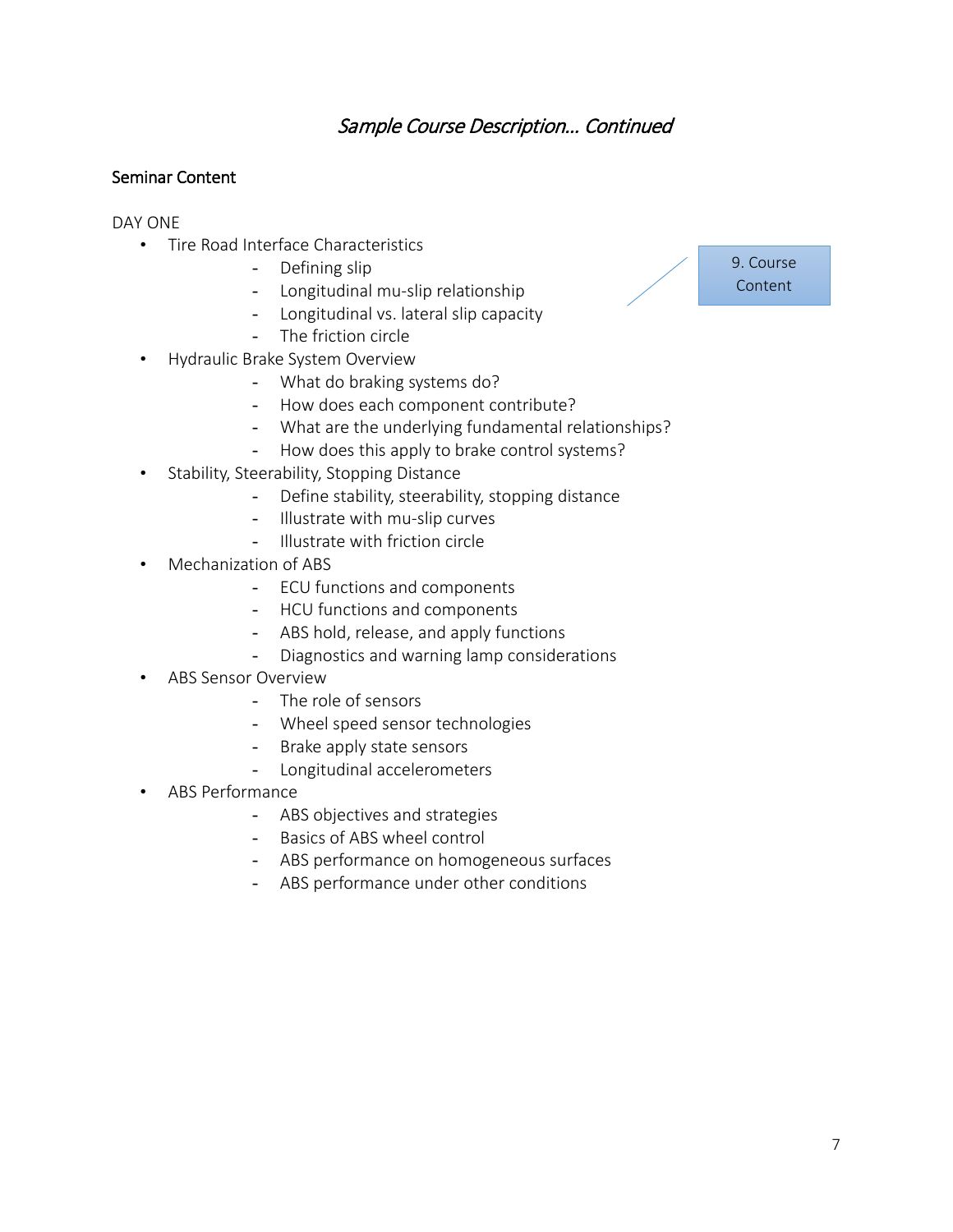#### Seminar Content

DAY TWO

- DRP Performance
	- Weight transfer and brake proportioning
	- Proportioning valve design and performance
	- DRP strategies, wheel control and performance
	- DRP benefits, design compromises and limitations
- Mechanization of TCS and ESC
	- Additional ECU functions and components
	- Additional HCU functions and components
	- Pressure build sequence
- TCS and ESC Sensor Requirements
	- The role of sensors
	- Steering angle sensors
	- Brake pressure sensors
	- Lateral accelerometers and yaw rate sensors
- TCS Performance
	- TCS objectives and strategies
	- Basics of TCS wheel control
	- TCS performance under various conditions
	- Driveline architecture interactions
- ESC Performance
	- ESC objectives and strategies
	- Basics of ESC wheel control
	- ESC performance
	- Driveline architecture interactions
- Special Conditions and Considerations
	- 4 X 4 and off-road considerations
	- Racing and high-performance considerations
	- Impact of vehicle modifications
- Advanced Integration
	- o Adaptive cruise control
	- o Panic brake assist
	- o Tire inflation monitoring
	- o Brake-by-wire
- Learning Assessment
- Course summary

9. Course Content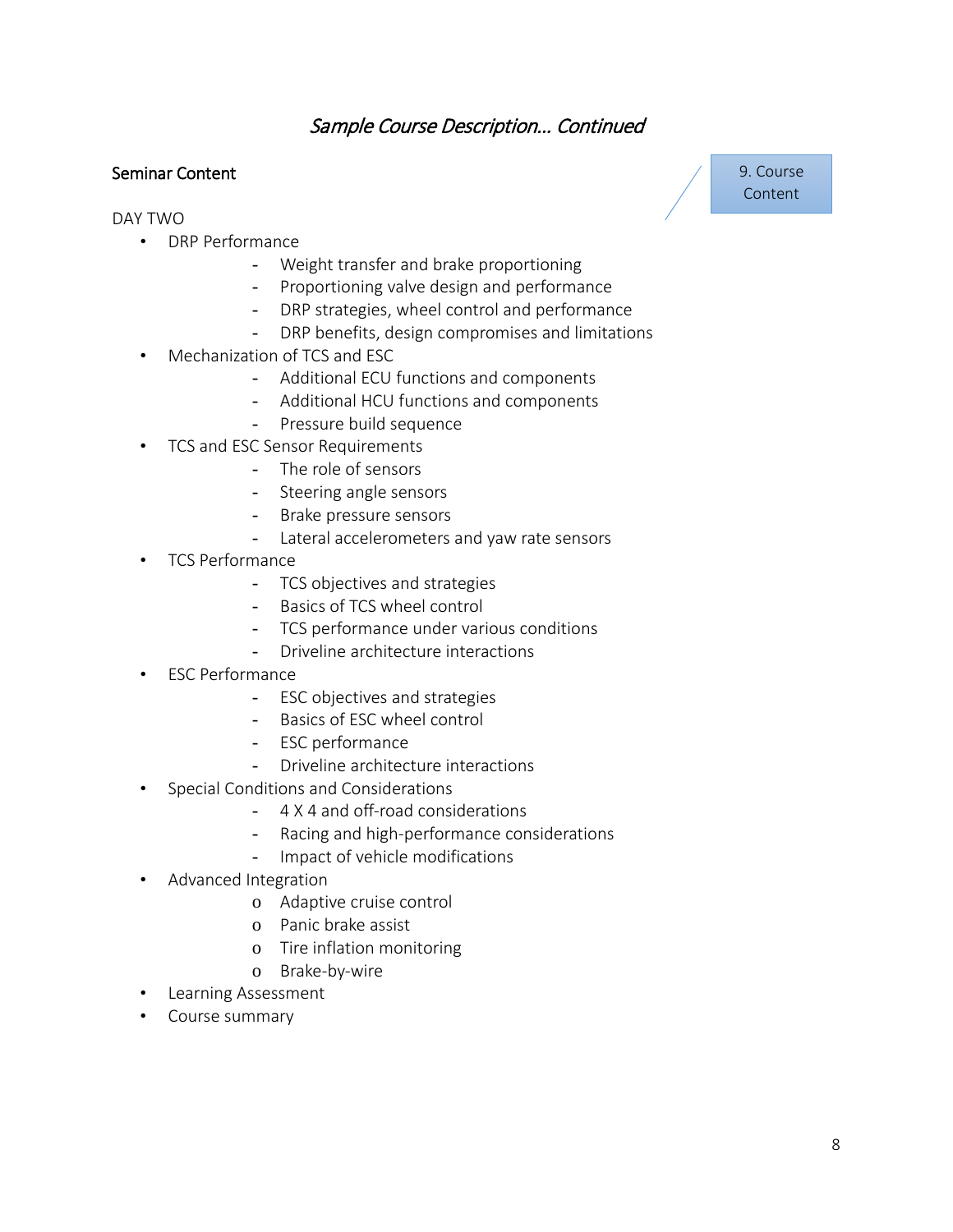#### Instructor (s): James Walker, Jr.

#### 13. Biography

James Walker, Jr. is currently a Principal Engineer specializing in chassis, brake, and electronic brake control systems at Carr Engineering, Inc. His prior professional experience includes brake control system development, design, release, and application engineering at Kelsey-Hayes, Saturn Corporation, General Motors, Bosch, Ford Motor Company, and Delphi.

Mr. Walker created scR motorsports consulting in 1997, and subsequently competed in seven years of SCCA Club Racing in the Showroom Stock and Improved Touring categories. Through scR motorsports, he has been actively serving as an industry advisor to Kettering University in the fields of brake system design and brake control systems. Since 2001, he has served as a brake control system consultant for StopTech, a manufacturer of high-performance racing brake systems.

In addition to providing freelance material to multiple automotive publications focusing on chassis and brake technology, Mr. Walker is the author of the book *High-Performance Brake Systems: Design, Selection, and Installation*. In 2005, he was presented with the SAE Forest R. McFarland Award for distinction in professional development and education and in 2010 he was designated an SAE Master Instructor. He obtained his B.S.M.E. in 1994 from GMI Engineering & Management Institute.

Go to: https://www.sae.org/learn/content/c0315/ to see how this looks on the SAE website.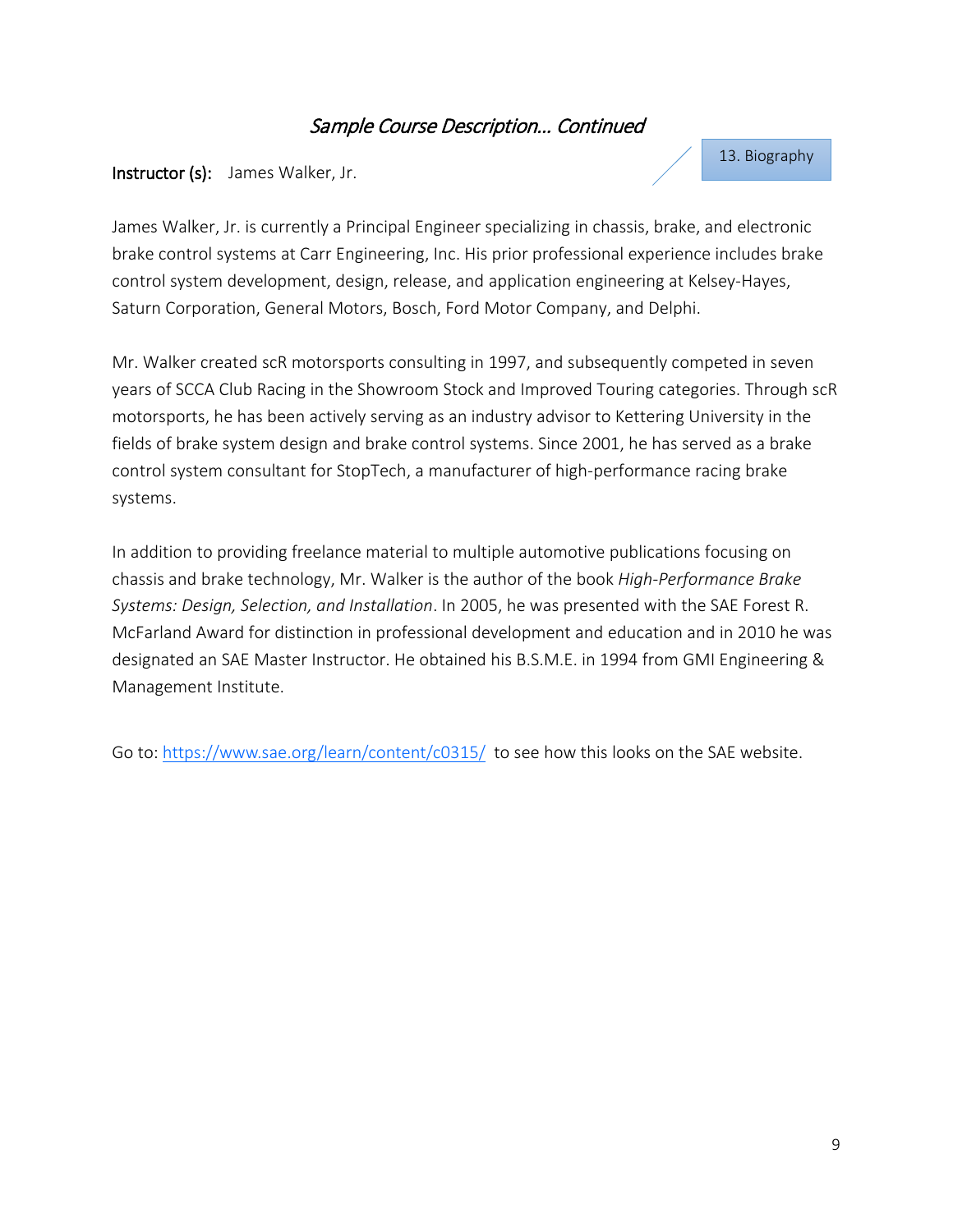1. Proposed Title (s)

To create the title:

- Provide two  $(2)$  or three  $(3)$  titles for consideration
- Be as descriptive as possible
- **Capture target audience attention**
- Approach the subject in a positive manner
- Keep it short, clear and concise

Sample Titles:

- Introduction to Brake Control Systems: ABS, TCS, and ESC
- Automotive Brake Control Systems
- Fundamentals of Brake Control Technology
- 2. Course Overview

The course overview is a brief summary (one or two short paragraphs) of the course and is used as the introduction in SAE's promotional brochures.

It should immediately grab the reader's attention and entice someone to attend the seminar.

To create a course overview:

Write a brief summary of your proposed course incorporating the following items:

- **Explain why someone should attend**
- $\blacksquare$  Briefly tell them what they will learn
- **If all identify common problems/ issues that are currently high priority in the industry** that you will address
- Identify cutting- edge knowledge or future trends related to your course
- **I** Identify software

1. Title

2. Course Overview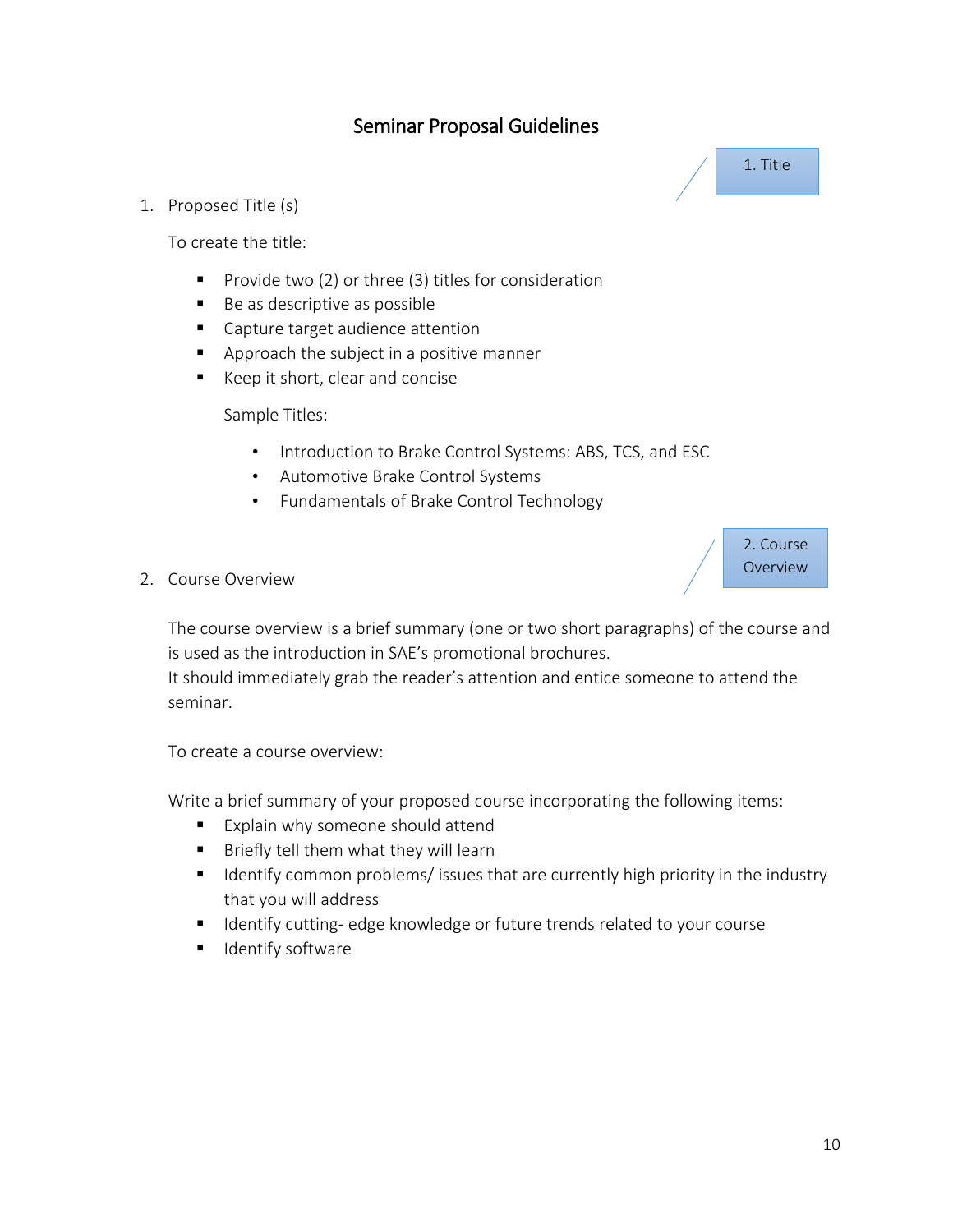3. Course Justification

Why should SAE offer this seminar?

Sample answers from "Introduction to Brake Control Systems: ABS, TCS, and ESC" are provided below:

Please write a brief summary that answers the following questions:

Does this course fill an unmet need? If so, what?

SAE currently does not offer any classes related to anti-lock braking systems, traction control systems, electronic stability control, dynamic rear proportioning, active chassis dynamics, or passenger car hydraulic brake system design. By developing a class around brake control systems (ABS, TCS, ESC, and DRP, specifically), all of these topics would be included by default. Heavy emphasis would be placed on practical application of these technologies.

■ Is this new technology that people need to know about? Compared to most vehicle systems, electronic brake control systems are relatively new. While ABS itself has matured over the past fifteen years, electronic stability control systems have only been available to the public for approximately seven years. As this technology is becoming standard equipment on more vehicles every year, the need for awareness is growing in parallel.

Is this fundamental technology that is needed by certain groups?

- **Because electronic brake control systems interface with nearly every vehicle** subsystem including the chassis, powertrain, driveline, and electrical architecture, engineers in nearly every discipline of automotive design need to be aware of the system integration challenges that brake control systems present.
- Is this fundamental technology that is needed by certain groups?
- **Because electronic brake control systems interface with nearly every vehicle** subsystem including the chassis, powertrain, driveline, and electrical architecture, engineers in nearly every discipline of automotive design need to be aware of the system integration challenges that brake control systems present.
- How many people need this training?
- This course should attract individuals from multiple disciplines as described in the "Who Should Attend" section. While difficult to quantify, I would estimate around sixty to eighty participants per year.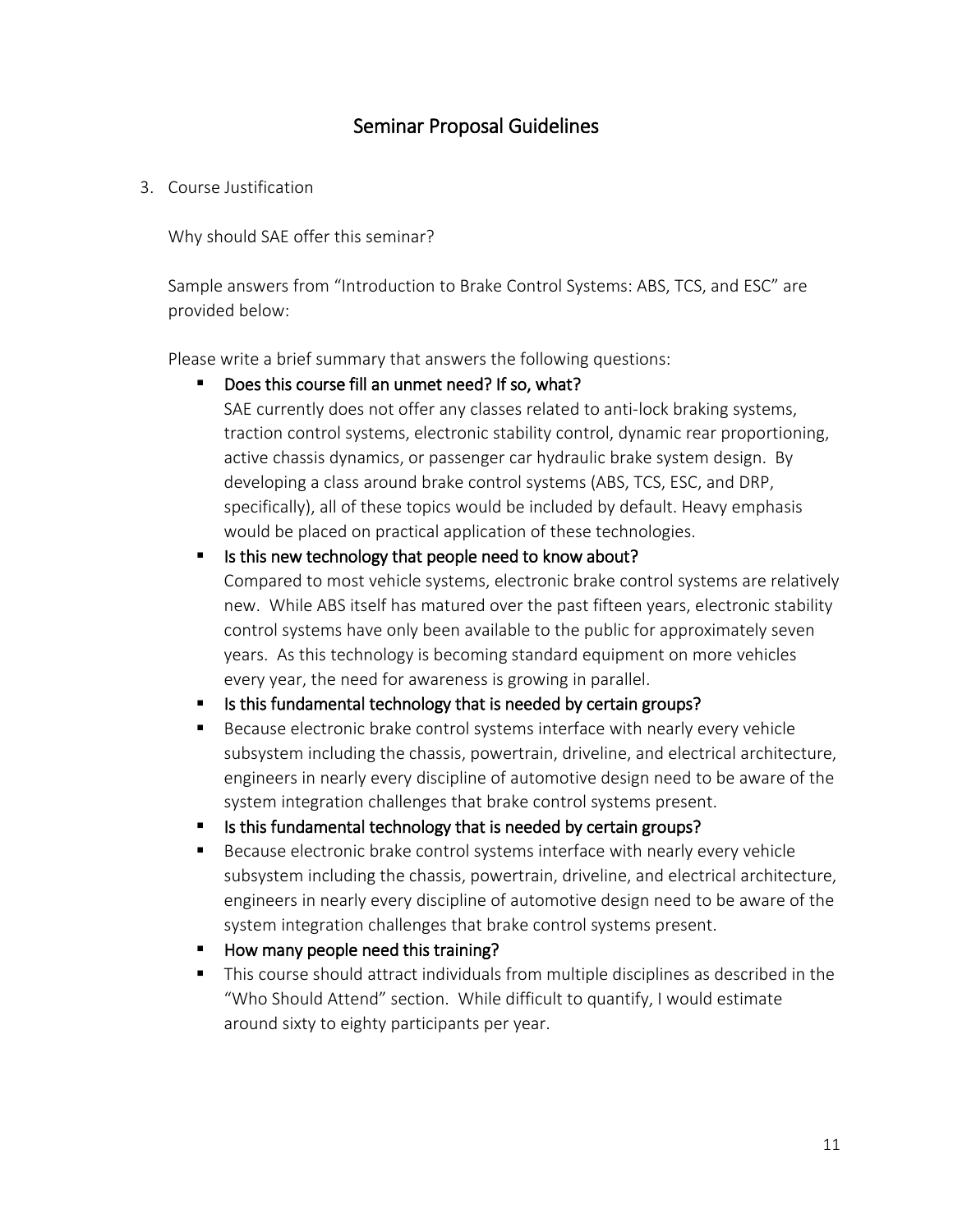4. Description of the Target Audience and Who Should Attend

To create the description:

Determine:

- Audience make-up (level of experience, specific types of engineers, industries in which they work, level of job, job title, etc.)
- Level of experience (beginner, advanced, etc.)
- Why they would need this information
- How this information will help them in their jobs/lives
- 5. A List of Prerequisites

To create list of prerequisites:

Determine:

- **The minimum level of education required**
- **If industry experience or related training is required to keep up with or gain full** benefit from your course
- 6. Industry Codes

Check all applicable mobility industries that employ your target audience

|               | <b>AERO</b>    |       |                        | <b>OFF ROAD</b>       |     |            | <b>ROAD</b> |       | <b>MOTORSPORTS</b> |
|---------------|----------------|-------|------------------------|-----------------------|-----|------------|-------------|-------|--------------------|
| Fixed<br>Wing | Rotary<br>Wing | Space | Equipment/<br>Vehicles | Specialty<br>Vehicles | Car | <b>SUV</b> | Truck       | Cycle |                    |
|               | O              |       |                        |                       |     |            |             |       |                    |

4. Who Should Attend

5. Prerequisites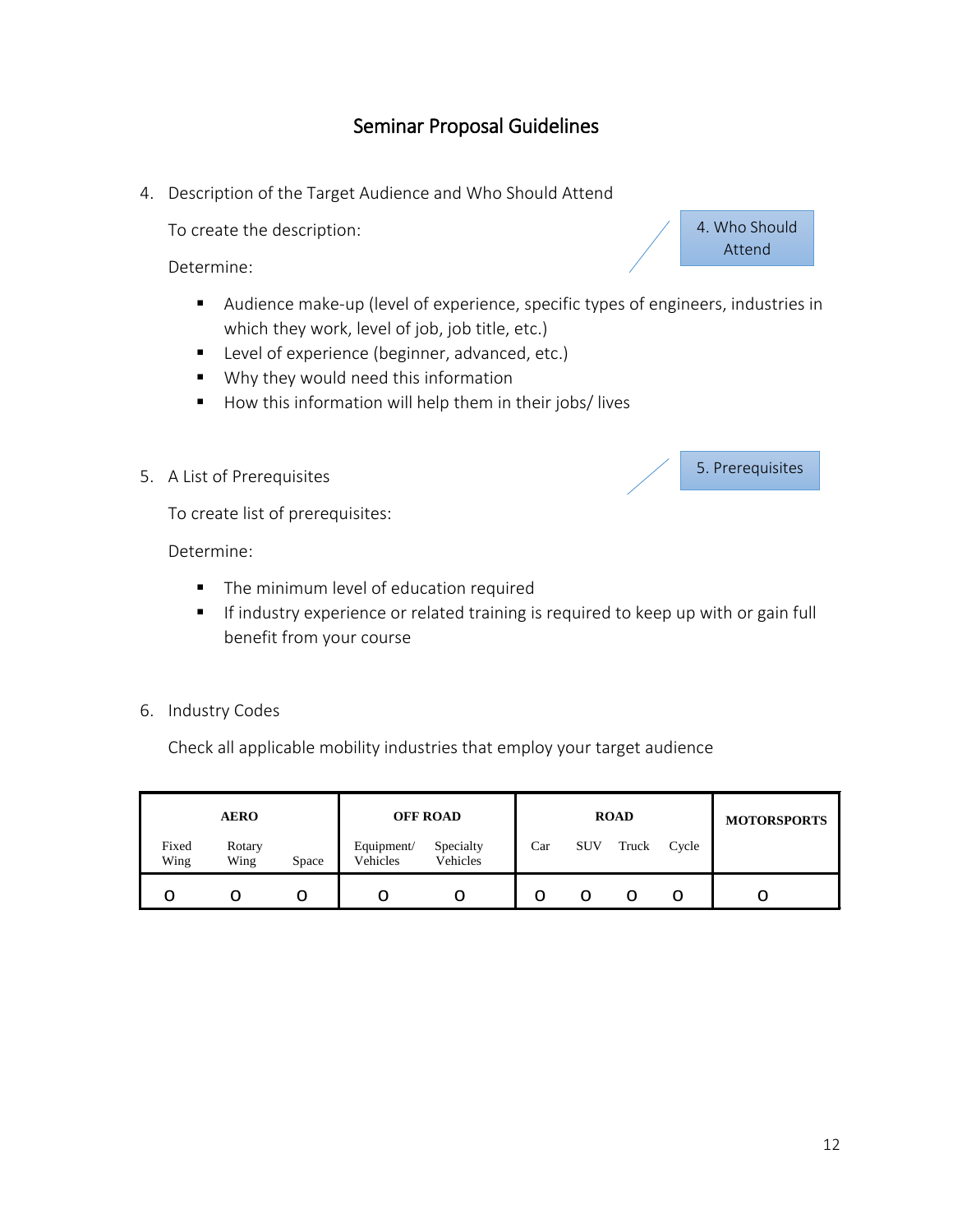7. Top Interested Companies

Please list top companies and/ or suppliers that would be interested in attending this seminar.

For example: General Motors, Caterpillar, Robert Bosch Co., Goodyear Tire and Rubber Co., Visteon, etc.

**IF Indicate manufacturer, supplier, etc., in the "Role" column** 

| Company           | Role     | <b>Geographic Location</b> |
|-------------------|----------|----------------------------|
| a. General Motors | OEM      | Global - HQ MI             |
| b. Lear           | Supplier | Global - HQ MI             |

**Provide the geographic location of the companies** 

8. Course Learning Objectives (Benefits of Attending)

8. Learning **Objectives** 

To create learning objectives:

- **Write learning objectives by telling learners what they will be able to do at course** conclusion… Start with the phrase: "By attending this seminar, you will be able to:"
- See following page for a step-by-step process to:
	- Write learning objectives
	- Use action verbs for writing objectives

Sample learning objectives:

- **Analyze** brake system design parameters and their vehicle performance effects
- **Evaluate** the compromises between stability, steerability, and stopping distance
- **Specify** fundamental ABS performance attributes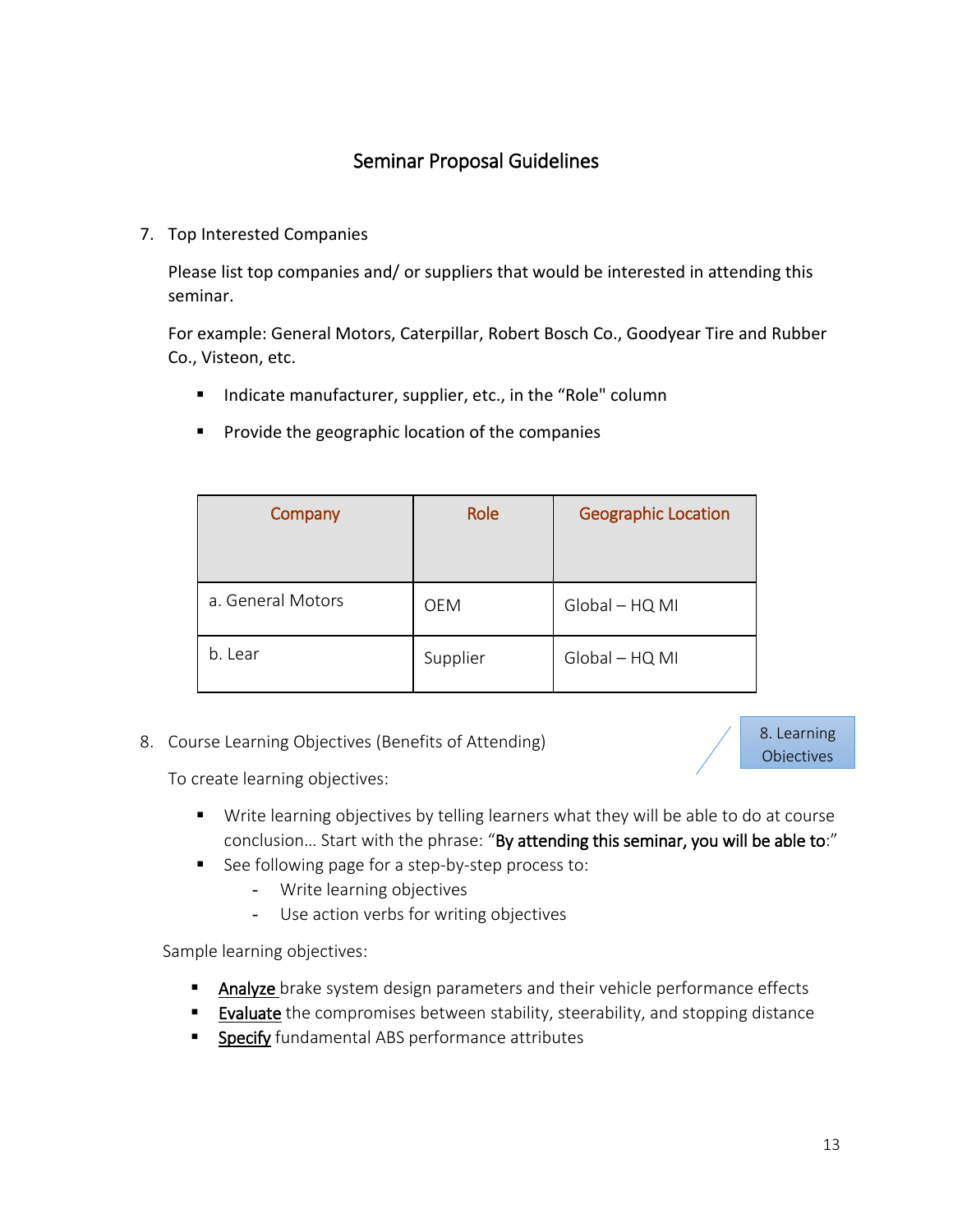8. Course Learning Objectives\* (Benefits of Attending) (Cont.)

Consider this information as you write the "Learning Objectives" section in the course description

Tell participants what they will be able to do at course conclusion… 8. Learning

Start with the phrase: By attending this seminar, you will be able to…

| Participant     | Course | Participant |  |
|-----------------|--------|-------------|--|
| Is not able to: |        | Is able to: |  |

| Step 1 | Define what the successful participant is able to do as a result of taking your                                               |  |  |  |
|--------|-------------------------------------------------------------------------------------------------------------------------------|--|--|--|
|        | course. Use action verbs to develop learning objectives.                                                                      |  |  |  |
| Step 2 | State your learning objectives (examples):<br>A. State the 4 steps of<br>B. Apply principles of<br>C. Integrate __ with<br>D. |  |  |  |
| Step 3 | Make sure your objectives are verifiable, and then teach to the stated<br>objectives                                          |  |  |  |
| Step 4 | Evaluate whether students are able to do $A - D$ as a result of taking your<br>course                                         |  |  |  |

#### Typical Action Verbs Used to Write Learning Objectives\*

| Knowledge     | Cite, label, name, reproduce, define, list, quote, pronounce, identify, match,  |  |  |  |  |
|---------------|---------------------------------------------------------------------------------|--|--|--|--|
|               | recite, state                                                                   |  |  |  |  |
| Comprehension | Alter, discover, manage, relate, change, explain, rephrase, substitute,         |  |  |  |  |
|               | convert, give examples, represent, summarize, depict, give main idea,           |  |  |  |  |
|               | restate, translate, describe, illustrate, vary, interpret, paraphrase           |  |  |  |  |
| Application   | Apply, discover, manage, relate, classify, employ, predict, show, compute,      |  |  |  |  |
|               | evidence, prepare, solve, demonstrate, manifest, present, utilize, direct       |  |  |  |  |
| Analysis      | Ascertain, diagnose, distinguish, outline, analyze, diagram, divide, point out, |  |  |  |  |
|               | associate, differentiate, reduce, conclude, discriminate, find, separate,       |  |  |  |  |
|               | designate, dissect, infer, determine                                            |  |  |  |  |
| Synthesis     | Combine, devise, originate, revise, compile, expand, plan, rewrite, compose,    |  |  |  |  |
|               | extend, pose, synthesize, generalize, propose, theorize, create, integrate,     |  |  |  |  |
|               | project, write, design, invent, rearrange, modify                               |  |  |  |  |
| Evaluation    | Appraise, conclude, critique, judge, assess, contrast, deduce, weigh,           |  |  |  |  |
|               | compare, criticize, evaluate                                                    |  |  |  |  |

\*Adapted from Bloom's Taxonomy of Educational Objectives

Objectives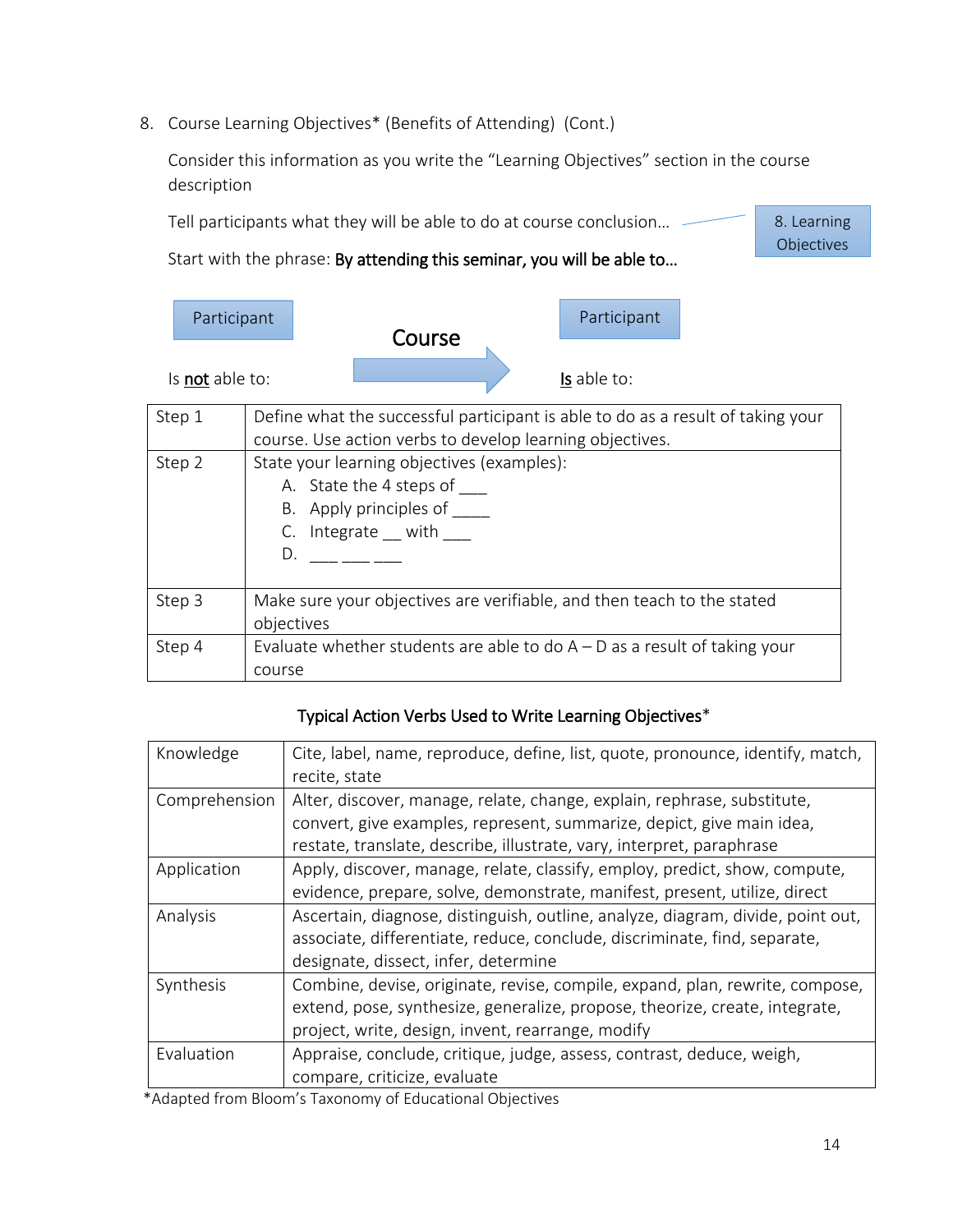- 9. Course Content
	- **Course Content is comprised of:** 
		- Course delivery / methodology strategies
		- Interactive course activities
	- SAE requires a bulleted outlined inclusive of:
		- Actual course content (including estimate of time for each major topic)
		- Day designation (e.g. DAY ONE, DAY TWO)
- 10. Estimated Course Length



9. Course Content

- Note that a "day" is defined as approximately 6.5 hours of instruction and related activities
- Use the bulleted outline with related times to estimate the course length
- Plan to include two 15-minute breaks (one a.m. and one p.m.) and a one-hour lunch in the course day. The course day typically runs from 8:30 a.m. – 4:30 p.m.

| One Dav | Two Davs |  | Three Davs |
|---------|----------|--|------------|
|---------|----------|--|------------|

11. Audio-Visual & Room Set-Up

To indicate audio-visual requirements and room set-up:

- **E** List all audio- visual requirements and room set-up
	- LCD Projector
	- Computers and required software
	- Flipcharts and markers
	- Demonstration pieces
	- Calculators
	- Other
- **Provide information on how the room should be set-up:** 
	- classroom style
	- extra demonstration tables, if needed
	- other

Default Classroom set-up is traditional: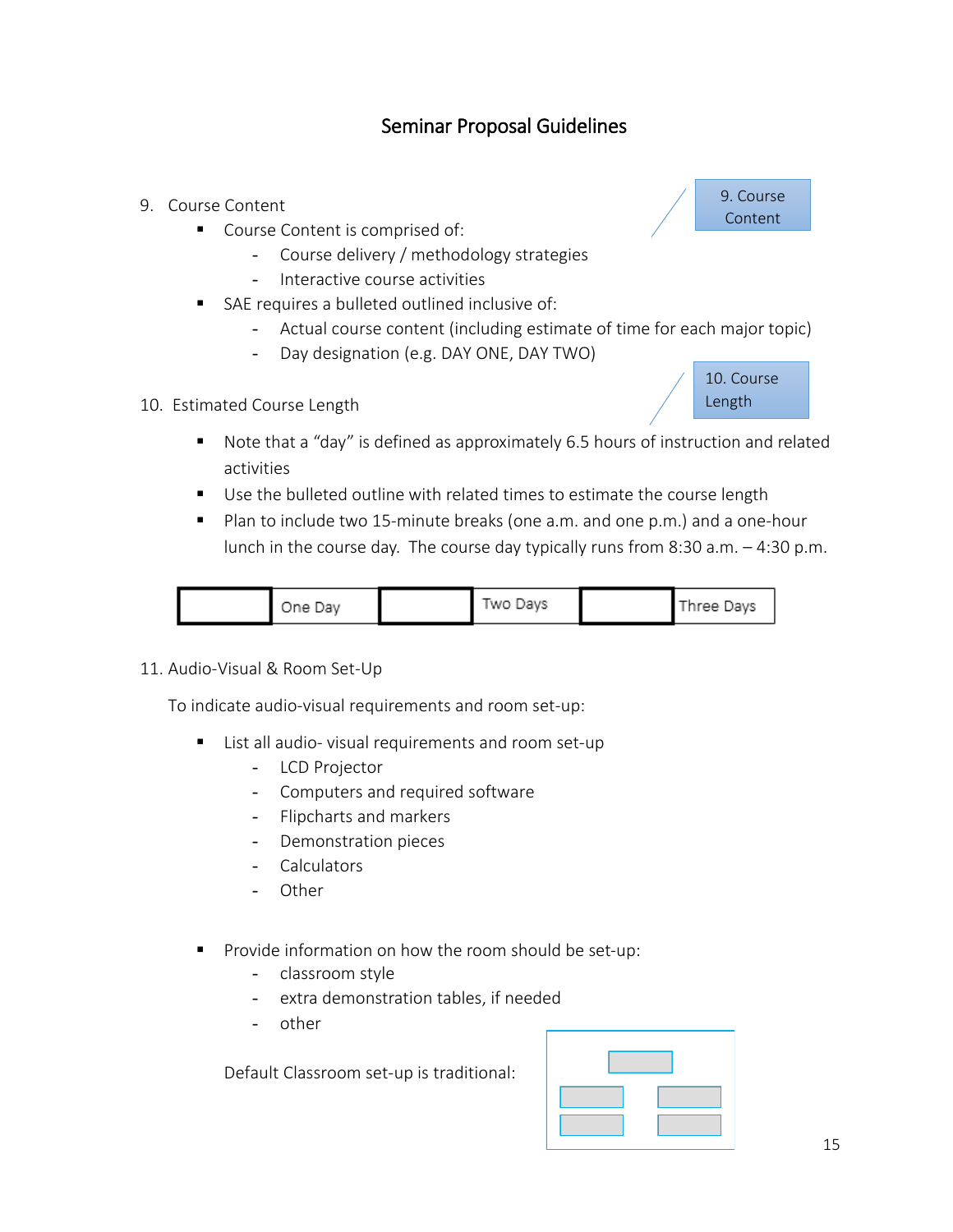## Resource Checklist

Please complete prior to course start and attach another sheet, if necessary.

Course Title: \_\_\_\_\_\_\_\_\_\_\_\_\_\_\_\_\_\_\_\_\_\_ Course ID: \_\_\_\_\_\_\_\_\_

Instructor: \_\_\_\_\_\_\_\_\_\_\_\_\_\_\_\_\_\_\_\_\_

| <b>Print Materials</b>  | Handout (s)<br>п<br>Texts (s)<br>Title<br>Publisher<br>Group exercise worksheets<br>$\blacksquare$<br>Website resource locations<br>SAE standards and papers<br>$\# \underbrace{\hspace*{1.5cm} \hspace*{1.5cm} }$<br>$\begin{picture}(25,20) \put(0,0){\dashbox{0.5}(5,0){ }} \thicklines \put(0,0){\dashbox{0.5}(5,0){ }} \thicklines \put(0,0){\dashbox{0.5}(5,0){ }} \thicklines \put(0,0){\dashbox{0.5}(5,0){ }} \thicklines \put(0,0){\dashbox{0.5}(5,0){ }} \thicklines \put(0,0){\dashbox{0.5}(5,0){ }} \thicklines \put(0,0){\dashbox{0.5}(5,0){ }} \thicklines \put(0,0){\dashbox{0.5}(5,0){ }} \thicklines \put(0,0){\dashbox{0.5}(5,$ | Computers &<br>Software | PC for instructor's<br>$\blacksquare$<br>PowerPoint presentation<br>Attendee PCs:<br>$\blacksquare$<br>1PC per $#$ _ attendee(s)<br>$ \,$<br>Microsoft Office<br>٠<br>Matlab, Advisor & Simulink<br>$\blacksquare$<br>Minitab<br>$\blacksquare$<br>CarSim<br>$\blacksquare$<br>COSMOSDesignSTAR<br>٠<br>Other: Please specify ___<br>٠ |
|-------------------------|---------------------------------------------------------------------------------------------------------------------------------------------------------------------------------------------------------------------------------------------------------------------------------------------------------------------------------------------------------------------------------------------------------------------------------------------------------------------------------------------------------------------------------------------------------------------------------------------------------------------------------------------------|-------------------------|----------------------------------------------------------------------------------------------------------------------------------------------------------------------------------------------------------------------------------------------------------------------------------------------------------------------------------------|
| Projection<br>Equipment | LCD Projector (computer<br>٠<br>projector<br>Overhead projector<br>٠<br>Video player with monitor<br>Screen<br>Audio Projection<br>$\blacksquare$<br>equipment<br>Laser pointer<br>٠                                                                                                                                                                                                                                                                                                                                                                                                                                                              | Misc.                   | Calculators<br>$\blacksquare$<br>Highlights<br>٠<br>Other: Please specify:<br>$\blacksquare$                                                                                                                                                                                                                                           |
| Display<br>Materials    | PowerPoint slides<br>$\blacksquare$<br>Videotape<br>٠<br>Parts, prop, or model<br>$\blacksquare$<br>cutaway<br>Display tables: #<br>Location of display table (s)<br>$\blacksquare$<br>Front of classroom<br>Back of classroom<br>Instructor flipchart with<br>٠<br>markers: # charts<br>Whiteboard with markers                                                                                                                                                                                                                                                                                                                                  | Room Set-up             | Classroom<br>٠<br>U-Shaped<br>$\blacksquare$                                                                                                                                                                                                                                                                                           |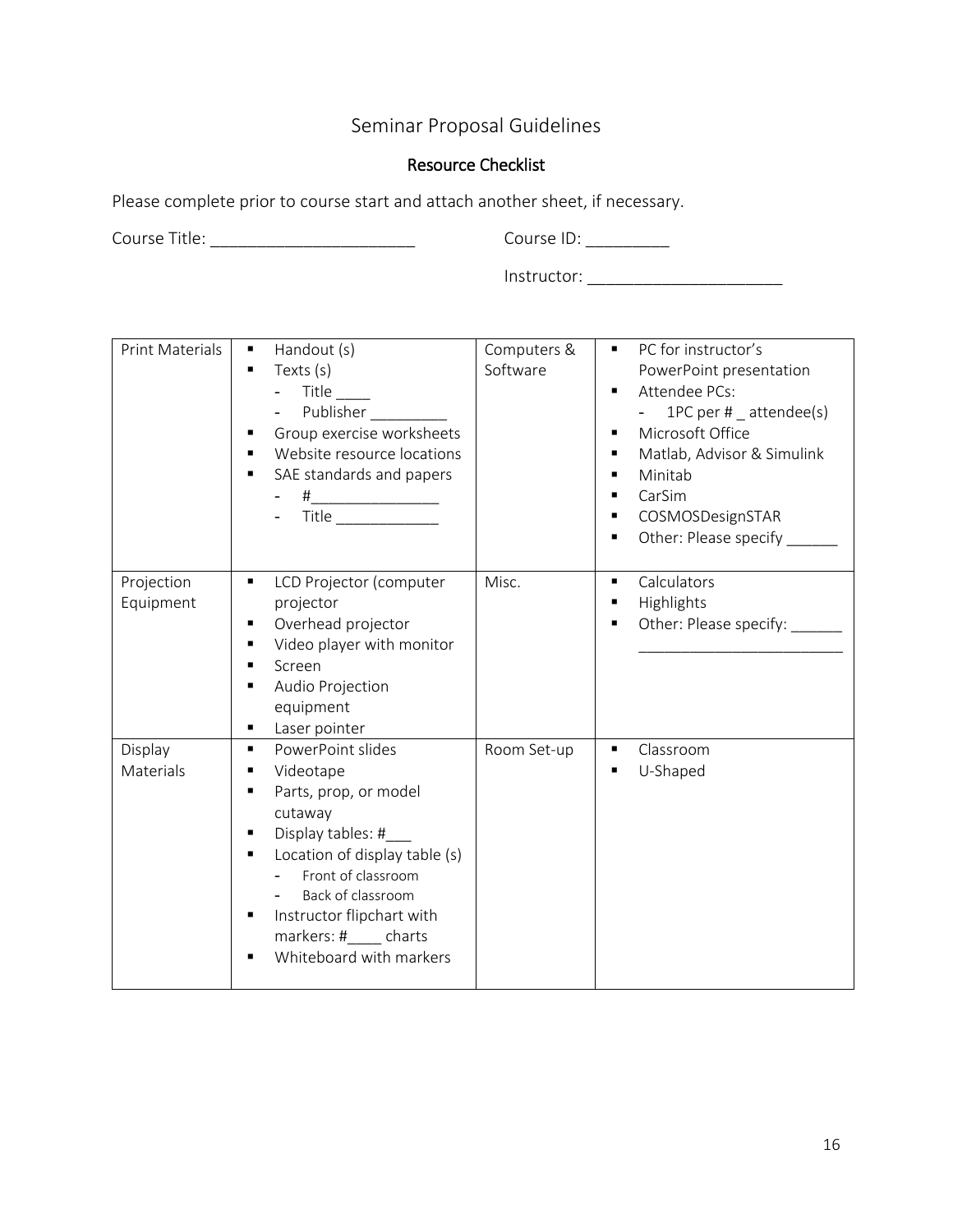#### 12. Professional Resume

Provide your professional resume:

- **Dutline your educational background**
- **•** Outline work experiences
- **Provide a list of other organizations for whom you teach or other courses**
- Attach with the Proposal or attach a separate file

#### 13. Professional Biography

13. Biography

The instructor biography should be one or two short paragraphs that highlight the instructor's background and credentials, including the following

Content and Sequence

- Current professional status, including job title and company affiliation
- **Brief career history related to the current seminar subject**
- Other professional accomplishments including awards, patents, memberships in relevant professional associations, etc.
- Educational credentials including degrees earned and educational institution (s)

Dates

- Do not use dates that would require the biography to be updated frequently
- Use approximate numbers of years of experience (e.g., Dr. Smith has over 20 years of experience in brake design)
- **Avoid reference to retirement**

Abbreviations and Acronyms:

- Use abbreviations for educational degrees (e.g., B.S. in Mechanical Engineering)
- Use acronyms for professional societies (e.g., SAE, IEEE, ASQ, etc.)
- 14. Professional References
	- List three professional references familiar with your level of technical expertise and instructional experience, and/or evaluations from previous presentations of your course
	- **Include with reference:** 
		- Name
		- Title & affiliation
		- Address
		- Telephone and/or email